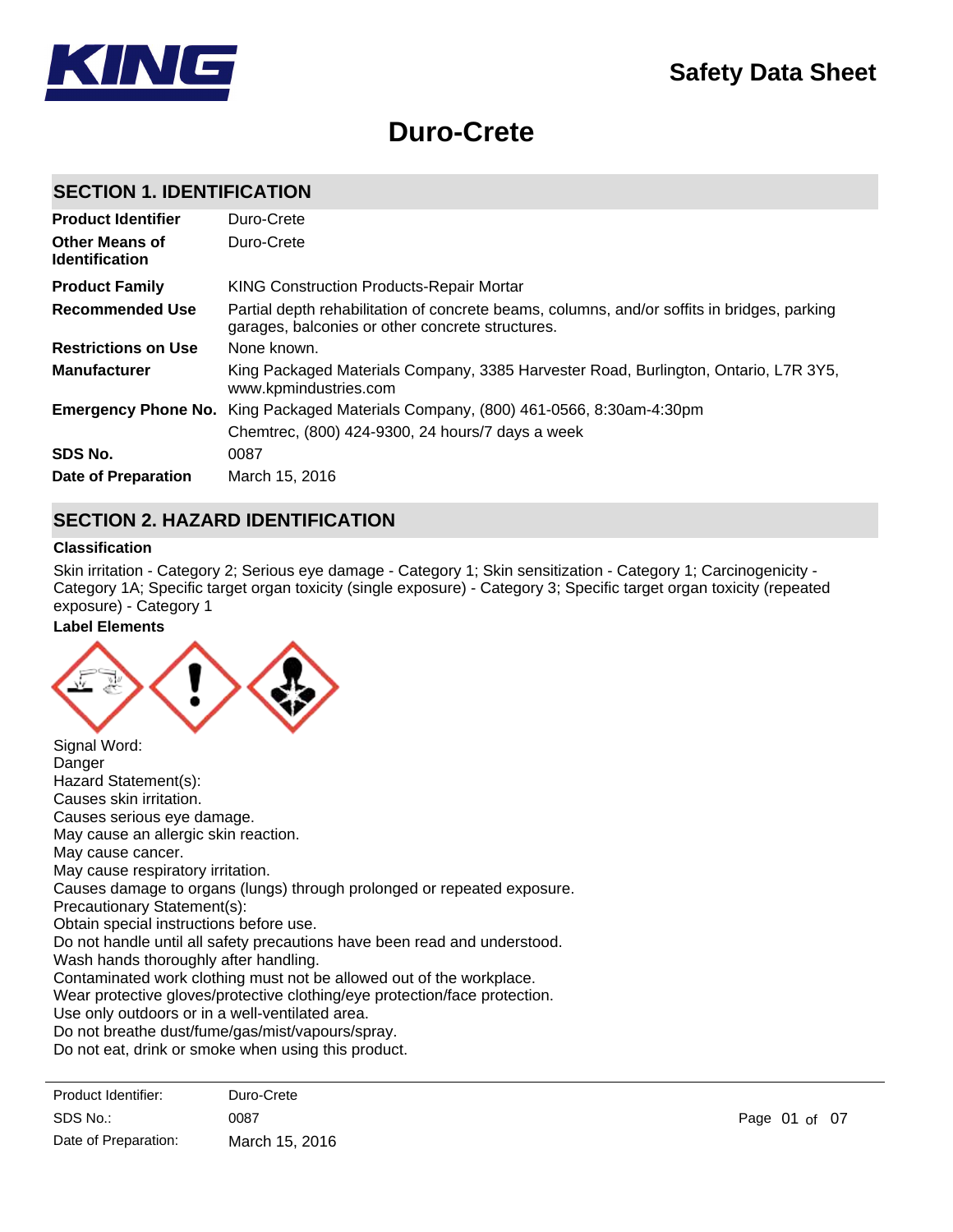IF exposed or concerned: Get medical advice/attention.

IF ON SKIN: Wash with plenty of water.

Take off contaminated clothing and wash it before reuse.

If skin irritation or rash occurs: Get medical advice/attention.

IF IN EYES: Rinse cautiously with water for several minutes. Remove contact lenses, if present and easy to do. Continue rinsing.

Immediately call a POISON CENTRE or doctor.

IF INHALED: Remove person to fresh air and keep comfortable for breathing.

Call a POISON CENTRE or doctor if you feel unwell.

Store locked up.

Store in a well-ventilated place. Keep container tightly closed.

Dispose of contents and container in accordance with local, regional, national and international regulations.

30% of the mixture consists of ingredient(s) of unknown acute toxicity.

### **Other Hazards**

None known.

# **SECTION 3. COMPOSITION/INFORMATION ON INGREDIENTS**

#### Mixture:

| ∣Chemical Name       | <b>CAS No.</b> | %       | <b>Other Identifiers</b> |
|----------------------|----------------|---------|--------------------------|
| Silica, total quartz | 14808-60-7     | 60-100% | Not applicable           |
| Portland cement      | $ 65997-15-1$  | 30-60%  | Not applicable           |

#### **Notes**

The exact percentage (concentration) of composition has been withheld as a trade secret in accordance with paragraph (i) of §1910.1200.

# **SECTION 4. FIRST-AID MEASURES**

#### **First-aid Measures**

#### **Inhalation**

Move to fresh air. Keep at rest in a position comfortable for breathing. Call a Poison Centre or doctor if you feel unwell.

#### **Skin Contact**

Rinse with lukewarm, gently flowing water for 5 minutes. Take off immediately contaminated clothing, shoes and leather goods (e.g. watchbands, belts). Thoroughly clean clothing, shoes and leather goods before reuse or dispose of safely. If skin irritation or a rash occurs, get medical advice or attention.

#### **Eye Contact**

Immediately rinse the contaminated eye(s) with lukewarm, gently flowing water for 15-20 minutes, while holding the eyelid(s) open. Remove contact lenses, if present and easy to do. Immediately call a Poison Centre or doctor. **Ingestion**

Never give anything by mouth if person is rapidly losing consciousness, or is unconscious or convulsing. Do not induce vomiting. Get medical advice or attention if you feel unwell or are concerned.

#### **Most Important Symptoms and Effects, Acute and Delayed**

If inhaled: can irritate the nose and throat. Can cause lung injury. If on skin: skin sensitizer. May cause an allergic skin reaction in some people. May cause moderate to severe irritation. If in eyes: causes moderate to severe irritation. Symptoms include sore, red eyes, and tearing. If swallowed: can irritate the mouth, throat and stomach. Symptoms may include nausea, vomiting, stomach cramps and diarrhea.

### **Immediate Medical Attention and Special Treatment**

#### **Special Instructions**

Not applicable.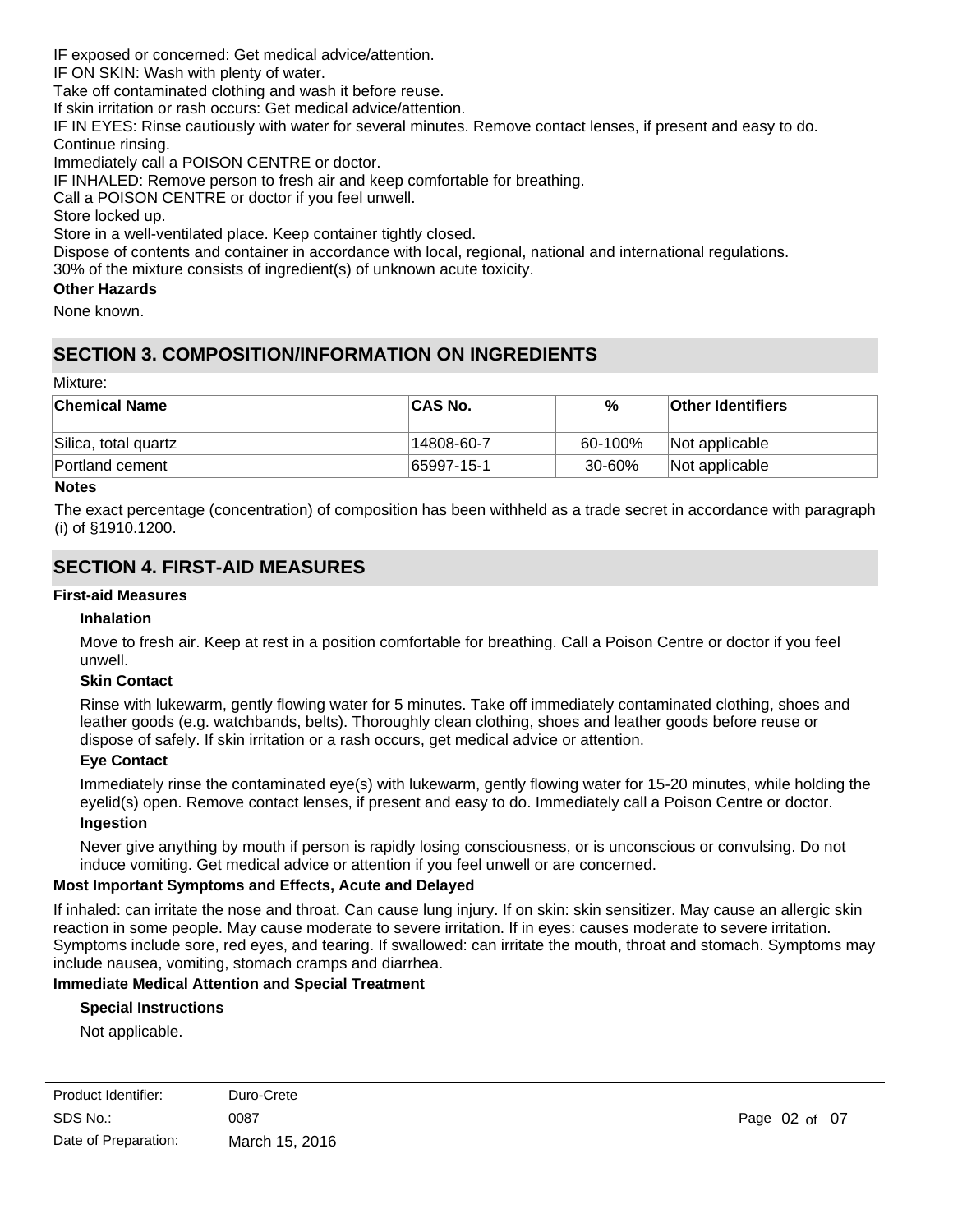# **SECTION 5. FIRE-FIGHTING MEASURES**

### **Extinguishing Media**

# **Suitable Extinguishing Media**

Not combustible. Use extinguishing agent suitable for surrounding fire.

# **Unsuitable Extinguishing Media**

None known.

### **Specific Hazards Arising from the Product**

This product presents no unusual hazards in a fire situation.

### **Special Protective Equipment and Precautions for Fire-fighters**

Approach fire from upwind to avoid hazardous vapours or gases.

Fire-fighters may enter the area if positive pressure SCBA and full Bunker Gear is worn.

# **SECTION 6. ACCIDENTAL RELEASE MEASURES**

# **Personal Precautions, Protective Equipment, and Emergency Procedures**

Use the personal protective equipment recommended in Section 8 of this safety data sheet. Evacuate the area immediately. Isolate the hazard area. Keep out unnecessary and unprotected personnel.

#### **Environmental Precautions**

It is good practice to prevent releases into the environment. Do not allow into any sewer, on the ground or into any waterway.

### **Methods and Materials for Containment and Cleaning Up**

Collect using shovel/scoop or approved HEPA vacuum and place in a suitable container for disposal. Avoid generating dust.

# **SECTION 7. HANDLING AND STORAGE**

# **Precautions for Safe Handling**

Avoid repeated or prolonged skin contact. Do not swallow. Do not breathe in this product. Avoid generating dusts. Keep containers tightly closed when not in use or empty. Do NOT eat, drink or store food in work areas.

#### **Conditions for Safe Storage**

Store in the original, labelled, shipping container. Store in an area that is: dry, well-ventilated. Protect product from contact with water, including humidity. Prevent rainwater and ground water from reaching storage area.

# **SECTION 8. EXPOSURE CONTROLS/PERSONAL PROTECTION**

#### **Control Parameters**

|                      | <b>ACGIH TLV®</b>        |             | <b>OSHA PEL</b>           |                | <b>AIHA WEEL</b> |            |
|----------------------|--------------------------|-------------|---------------------------|----------------|------------------|------------|
| <b>Chemical Name</b> | <b>TWA</b>               | <b>STEL</b> | <b>TWA</b>                | <b>Ceiling</b> | 8-hr TWA         | <b>TWA</b> |
| Portland cement      | 1 mg/m $3(R)$<br>A4      |             | $5 \text{ mg/m}$ 3<br>(R) |                |                  |            |
| Silica, total quartz | $0.05$ mg/m3<br>$(R)$ A2 |             | $ 0.1 \text{ mg/m}3 $     |                |                  |            |

# **Appropriate Engineering Controls**

Use local exhaust ventilation, if general ventilation is not adequate to control amount in the air.

# **Individual Protection Measures**

# **Eye/Face Protection**

Wear chemical safety goggles and face shield when contact is possible.

# **Skin Protection**

Wear chemical protective clothing e.g. gloves, aprons, boots.

| Product Identifier:  | Duro-Crete     |
|----------------------|----------------|
| SDS No.:             | 0087           |
| Date of Preparation: | March 15, 2016 |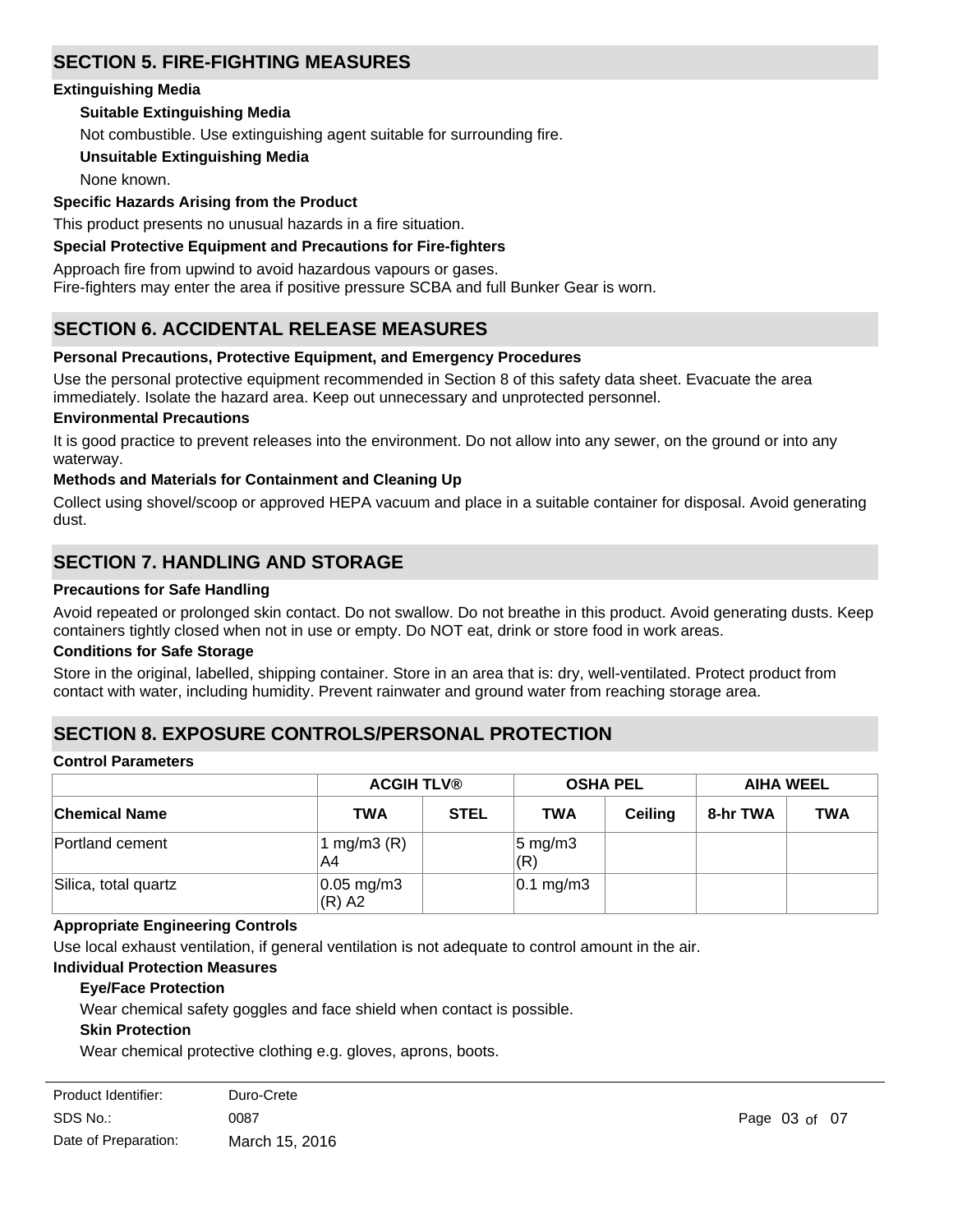Wear a NIOSH approved particulate respiratory equipped with an N95, R95, or P95 filter.

# **SECTION 9. PHYSICAL AND CHEMICAL PROPERTIES**

# **Basic Physical and Chemical Properties**

| Appearance                                                   | Grey powder.                                             |
|--------------------------------------------------------------|----------------------------------------------------------|
| <b>Odour</b>                                                 | <b>Odourless</b>                                         |
| <b>Odour Threshold</b>                                       | Not available                                            |
| рH                                                           | Not available                                            |
| <b>Melting Point/Freezing Point</b>                          | Not available (melting); Not available (freezing)        |
| <b>Initial Boiling Point/Range</b>                           | Not available                                            |
| <b>Flash Point</b>                                           | Not available                                            |
| <b>Evaporation Rate</b>                                      | Not available                                            |
| <b>Flammability (solid, gas)</b>                             | Not applicable                                           |
| <b>Upper/Lower Flammability or</b><br><b>Explosive Limit</b> | Not available (upper); Not available (lower)             |
| <b>Vapour Pressure</b>                                       | Not available                                            |
| Vapour Density (air = 1)                                     | Not available                                            |
| <b>Relative Density (water = 1)</b>                          | 2.5                                                      |
| <b>Solubility</b>                                            | Not available in water; Not available (in other liquids) |
| <b>Partition Coefficient,</b><br>n-Octanol/Water (Log Kow)   | Not available                                            |
| <b>Auto-ignition Temperature</b>                             | Not available                                            |
| <b>Decomposition Temperature</b>                             | Not available                                            |
| <b>Viscosity</b>                                             | Not available (kinematic); Not available (dynamic)       |
| <b>Other Information</b>                                     |                                                          |
| <b>Physical State</b>                                        | Solid                                                    |
|                                                              |                                                          |

# **SECTION 10. STABILITY AND REACTIVITY**

#### **Reactivity**

**Chemical Stability** Not reactive under normal conditions of use.

Normally stable.

# **Possibility of Hazardous Reactions**

None expected under normal conditions of storage and use.

#### **Conditions to Avoid**

Water, moisture or humidity.

#### **Incompatible Materials**

None known.

# **Hazardous Decomposition Products**

Under normal conditions of storage and use, hazardous decomposition products should not be produced.

# **SECTION 11. TOXICOLOGICAL INFORMATION**

# **Likely Routes of Exposure**

Inhalation; skin contact; eye contact; ingestion.

| Product Identifier:  | Duro-Crete     |
|----------------------|----------------|
| SDS No.:             | 0087           |
| Date of Preparation: | March 15, 2016 |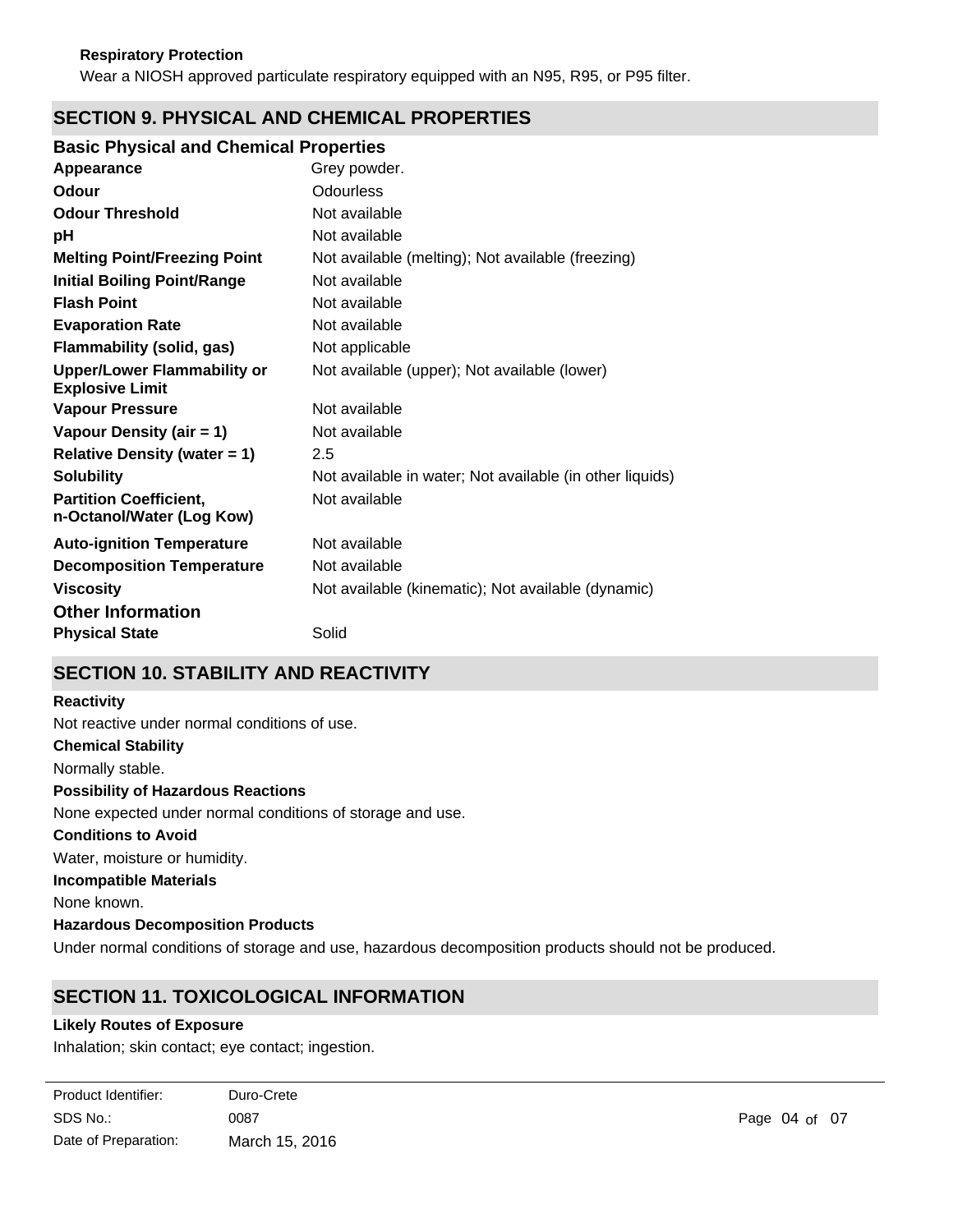#### **Acute Toxicity**

| <b>Chemical Name</b> | LC50 | LD50 (oral)     | LD50 (dermal) |
|----------------------|------|-----------------|---------------|
| Silica, total quartz |      | 500 mg/kg (rat) |               |

#### **Skin Corrosion/Irritation**

May cause moderate or severe irritation based on information for closely related materials.

### **Serious Eye Damage/Irritation**

May cause serious eye damage based on information for closely related materials.

# **STOT (Specific Target Organ Toxicity) - Single Exposure**

### **Inhalation**

May cause severe nose and throat irritation, severe lung injury.

### **Skin Absorption**

No information was located.

### **Ingestion**

May be harmful based on information for closely related materials.

### **Aspiration Hazard**

Can cause lung damage if aspirated based on human experience.

### **STOT (Specific Target Organ Toxicity) - Repeated Exposure**

Causes irritation of the respiratory system. Respiratory tract injury has been observed. Respirable crystalline silica in the form of quartz or cristobalite from occupational sources is listed by the International Agency for Research on Cancer (IARC) and National Toxicology Program (NTP) as a lung carcinogen. Prolonged exposure to respirable crystalline silica has been known to cause silicosis, a lung disease, which may be disabling. While there may be a factor of individual susceptibility to a given exposure to respirable silica dust, the risk of contracting silicosis and the severity of the disease is clearly related to the amount of dust exposure and the length of time (usually years) of exposure.

### **Respiratory and/or Skin Sensitization**

May cause an allergic reaction (skin sensitization) based on information for closely related chemicals.

#### **Carcinogenicity**

| <b>Chemical Name</b> | <b>IARC</b> | <b>ACGIH®</b> | INTP             | <b>OSHA</b> |
|----------------------|-------------|---------------|------------------|-------------|
| Silica, total quartz | Group       | 'A2           | Known carcinogen |             |

#### May cause cancer.

#### **Reproductive Toxicity**

**Development of Offspring**

No information was located.

#### **Sexual Function and Fertility**

- No information was located.
- **Effects on or via Lactation**
- No information was located.

#### **Germ Cell Mutagenicity**

No information was located.

#### **Interactive Effects**

No information was located.

**Persistence and Degradability**

# **SECTION 12. ECOLOGICAL INFORMATION**

#### **Ecotoxicity**

May cause long lasting harmful effects to aquatic life.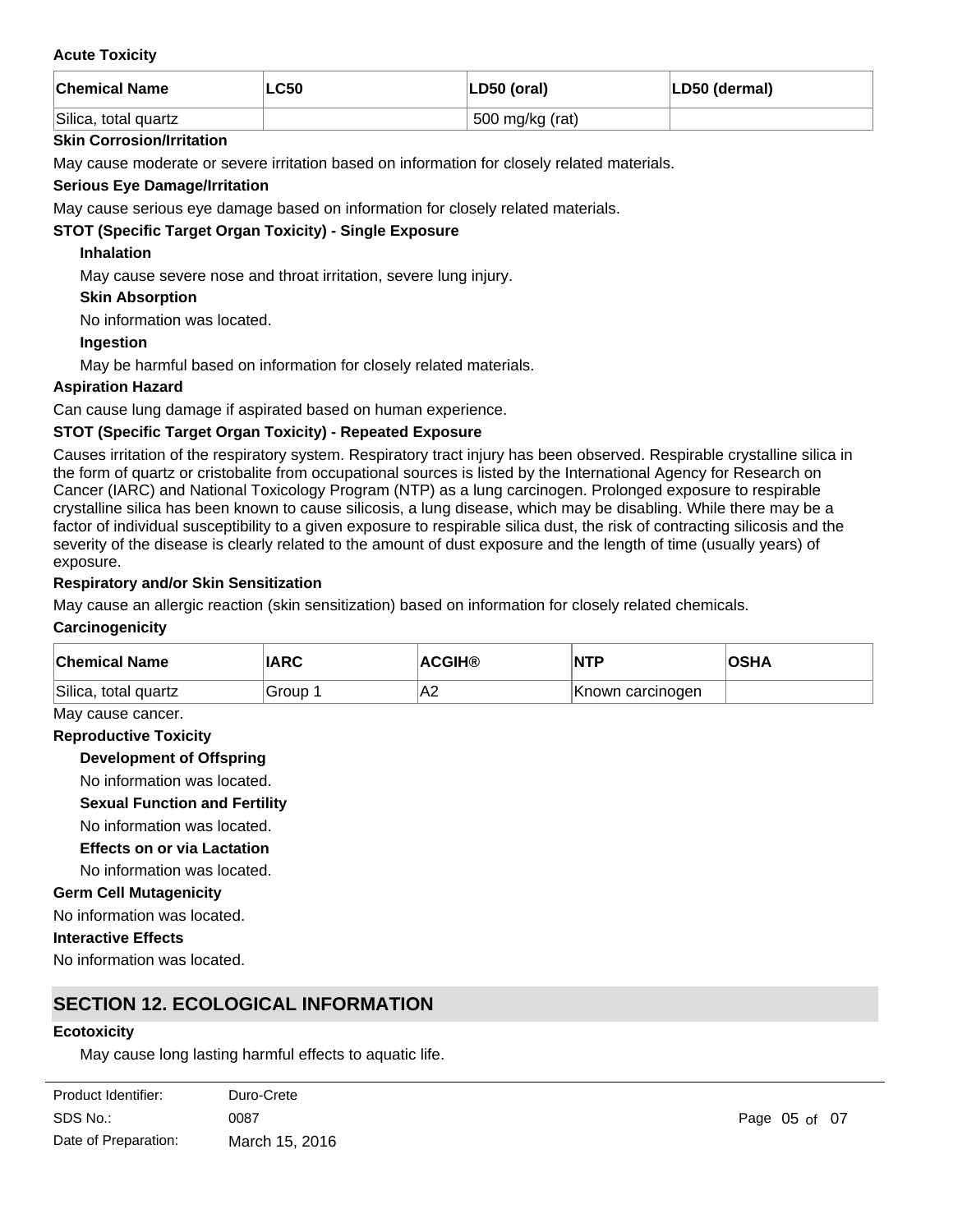No information was located. No information was located. No information was located. **Persistence and Degradability Mobility in Soil Other Adverse Effects Bioaccumulative Potential**

There is no information available.

# **SECTION 13. DISPOSAL CONSIDERATIONS**

### **Disposal Methods**

Contact local environmental authorities for approved disposal or recycling methods in your jurisdiction.

# **SECTION 14. TRANSPORT INFORMATION**

Not regulated under US DOT Regulations. **Special Precautions** Not applicable **Environmental Hazards** Not applicable

**Transport in Bulk According to Annex II of MARPOL 73/78 and the IBC Code**

Not applicable

# **SECTION 15. REGULATORY INFORMATION**

# **Safety, Health and Environmental Regulations**

### **Canada**

**WHMIS 1988 Classification**



D2A - Very Toxic; E - Corrosive

This product has been classified in accordance with the hazard criteria of the Controlled Products Regulations and the SDS contains all of the information required by the Controlled Products Regulations.

#### **USA**

# **Toxic Substances Control Act (TSCA) Section 8(b)**

All ingredients are on the TSCA Inventory or are exempt from TSCA Inventory requirements under 40 CFR 720. **Additional USA Regulatory Lists**

This product contains a chemical known to the State of California to cause cancer.

# **SECTION 16. OTHER INFORMATION**

| <b>SDS Prepared By</b> | King Packaged Materials Company                                                                                                                                                                                                                             |               |  |
|------------------------|-------------------------------------------------------------------------------------------------------------------------------------------------------------------------------------------------------------------------------------------------------------|---------------|--|
| Phone No.              | 905-639-2993                                                                                                                                                                                                                                                |               |  |
| Date of Preparation    | March 15, 2016                                                                                                                                                                                                                                              |               |  |
| <b>Disclaimer</b>      | To the best of our knowledge, the information contained herein is accurate. However, neither<br>KPM Industries Ltd., nor any of its subsidiaries, assumes any liability whatsoever for the<br>accuracy or completeness of the information contained herein. |               |  |
| Product Identifier:    | Duro-Crete                                                                                                                                                                                                                                                  |               |  |
| SDS No.:               | 0087                                                                                                                                                                                                                                                        | Page 06 of 07 |  |
| Date of Preparation:   | March 15, 2016                                                                                                                                                                                                                                              |               |  |